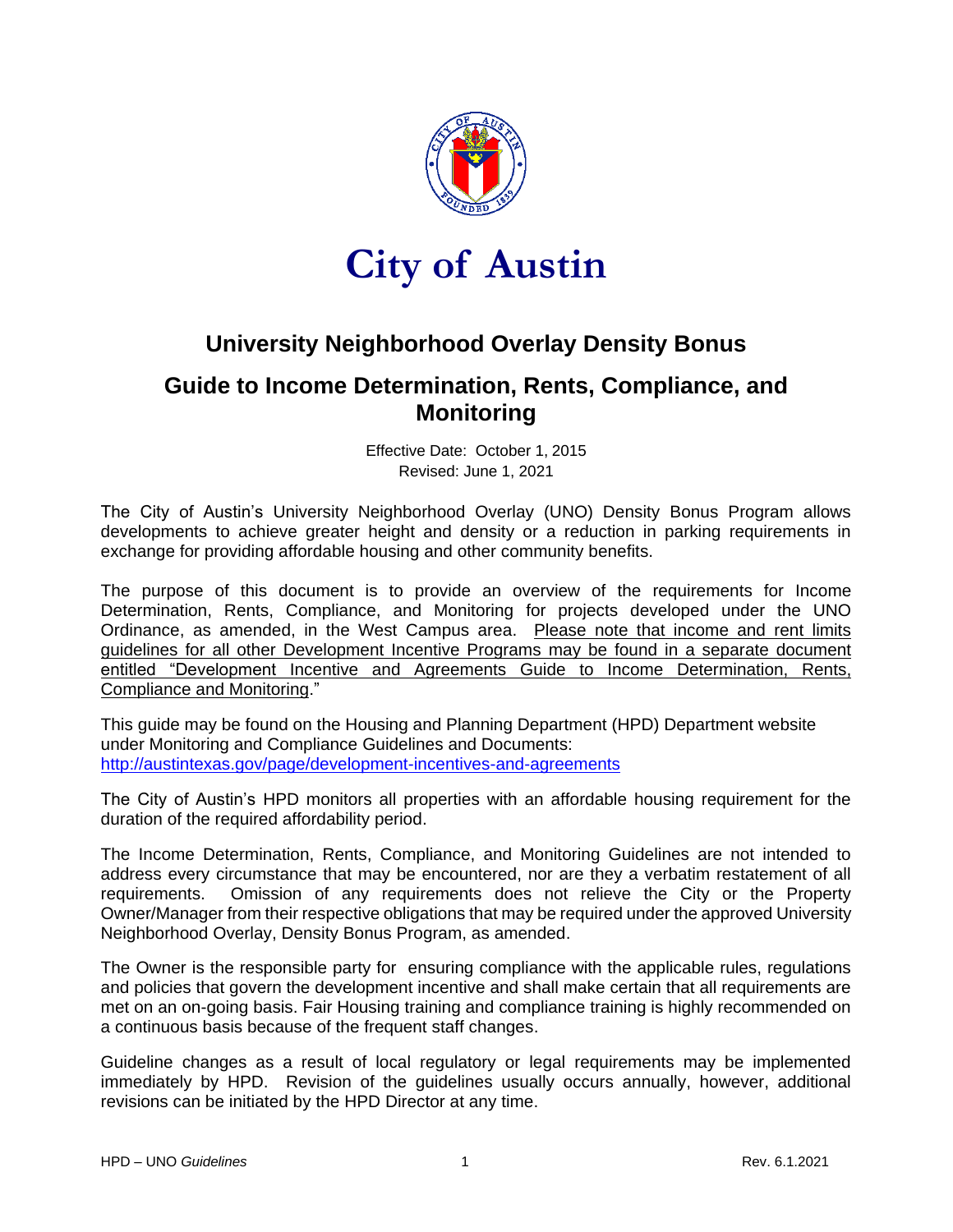For additional information or questions, please visit the HPD website at http://www.austintexas.gov/department/housing-developer-assistance , call (512) 974- 3100, or email [HPD@austintexas.gov.](mailto:HPD@austintexas.gov)

# **PRE-DEVELOPMENT REQUIREMENTS**

#### **Letters of Affordability & Restrictive Covenants**

Any housing development project that wishes participate in the UNO Density Bonus Program must submit a completed application to HPD separate and apart from any application made to the Development Services Department. If the application is approved, an Affordability Certification Letter will be issued summarizing the affordability requirements applicable to the development. If project details change during development or a project certified prior to February 25, 2014 "opts-in" to rent by the bedroom, the applicant must contact HPD to be issued a revised Affordability Certification Letter.

HPD will place an administrative hold on all building permits and no final Certificate of Occupancy will be issued for any building in the project until any required fee-in-lieu has been paid and an HPDapproved land use restriction containing the below details has been executed by the landowner and filed in the official public records of the Travis County clerk.

- Which of the three UNO program variations applies to the project;
- The Median Family Income (MFI) requirements for eligible tenants;
- The number of required affordable units;
- Whether a fee-in-lieu is being paid to satisfy part of the affordability requirements;
- The required rent limit; and
- **•** The required affordability period (based on the number of compliant years)

Please note that the new developments must declare that rental will be by the "bedroom" or the "unit" prior to the Affordability Certification Letter being issued.

# **COMPLIANCE**

### **A determination of compliance is subject to:**

- **1) Verification of Eligible Households**
- **2) Implementation of Require Rent Limits**
- **1. Project Occupancy Restrictions:** Property Owners/Managers must ensure the minimum set-aside requirement for affordable units/bedrooms are maintained throughout the affordability period.
- **2. Lease Agreement Requirements:** Each lease or rental agreement that the property uses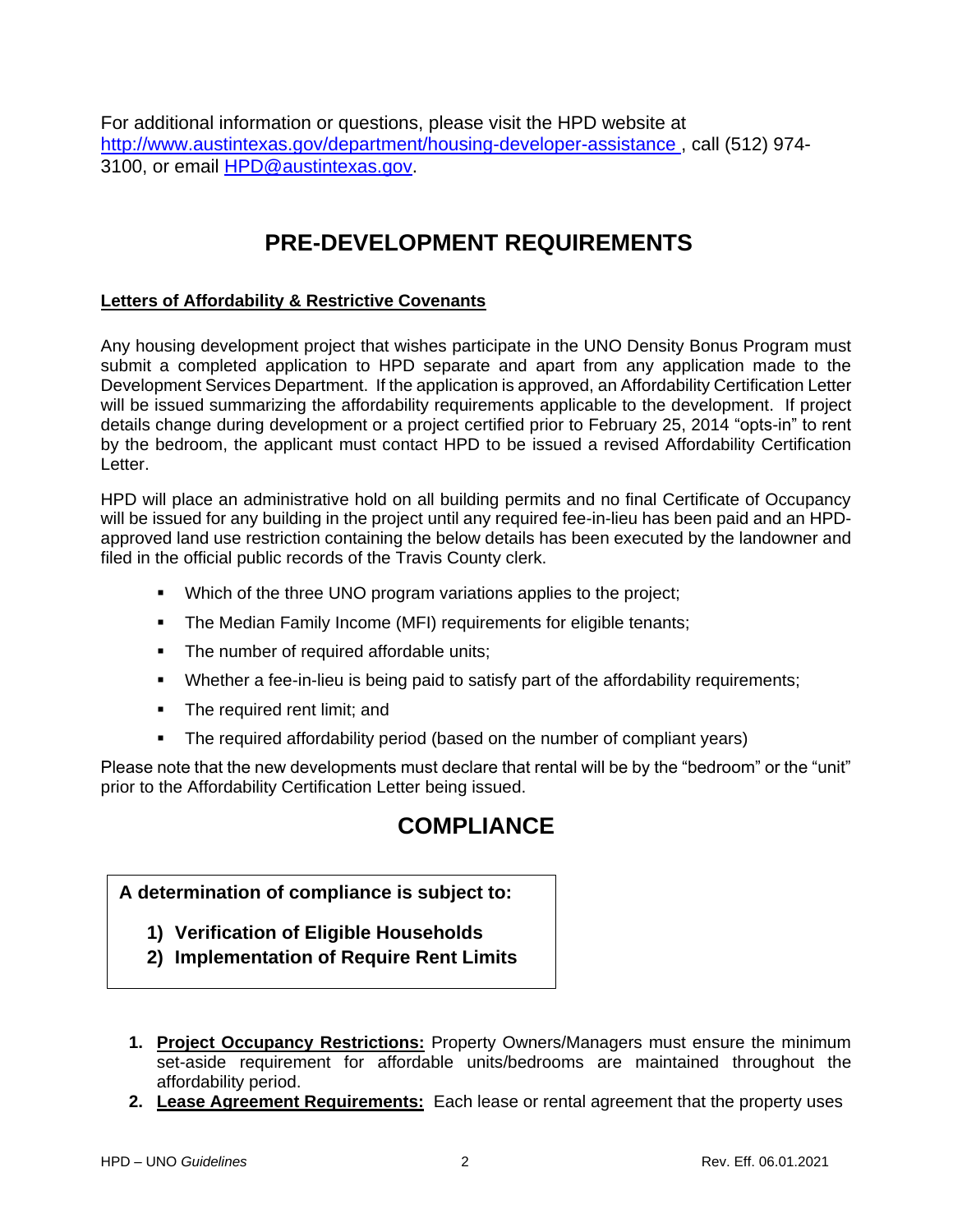must contain provisions(s) that inform the resident that the Property Owners/Managers have relied on the Income Certification and supporting documents provided by the applicant/resident that establish their eligibility for residency in one of the affordable units/bedrooms. A statement must also be present that informs the applicant/resident that any material misstatement in such certification (whether intentional or not) may be cause for immediate termination of the lease. The lease must also inform the resident that their residency is also subject to annual recertification. Lease agreements must be a minimum of 12 months to meet the compliance provisions of the City of Austin's affordability requirements.

- **3. Fees:** Non-Optional fees are fees for services, amenities, views, or any charges that are considered to be mandatory. These fees **must** be included in the maximum rent published by HPD with the exception of the following: Utilities:
	- Gas Service
	- Electric Service
	- Water Service
	- Wastewater Service
	- Clean Community Service
	- Solid Waste Services
	- Drainage Service
	- Street Service
- **4. Tenant File:** The property owner or manager shall maintain a tenant file for each required affordable unit/bedroom. The file, at a minimum, must contain the following and be retained on-site for a period of no less than 4 years after the date the lease has expired.
	- **A.** Rental Application
	- **B.** Current Lease and Subsequent Lease Renewals
	- **C.** Income Eligibility/Verification Forms, including source documentation and household income calculation
	- **D.** Annual, lease renewal income recertification, including Income Eligibility/Verification Forms, income source documentation and household income calculation
	- **E.** HPD-approved Household Income Documentation Forms
	- **F.** HUD Median Family Income (MFI) Chart for original determination and subsequent renewals
	- **G.** HPD published Rent Rate Chart used for establishing original base rent and subsequent renewals
		- i. Approved affordable base rents must include any "non-optional" fees.
		- ii. Any "optional" fees must be itemized separately and added to the approved affordable base rent.
- **5. Immigration Status:** HPD does not require proof of citizenship, legal residency or immigration status as criteria for qualifying for an affordable Unit. Property Owners/Managers who require Social Security Numbers from applicants in order to run a credit and/or criminal background check are advised to accept alternatives to traditional credit such as payment histories from utilities, rent, tuition, etc. Those requiring proof of identity must accept any government-issued identification.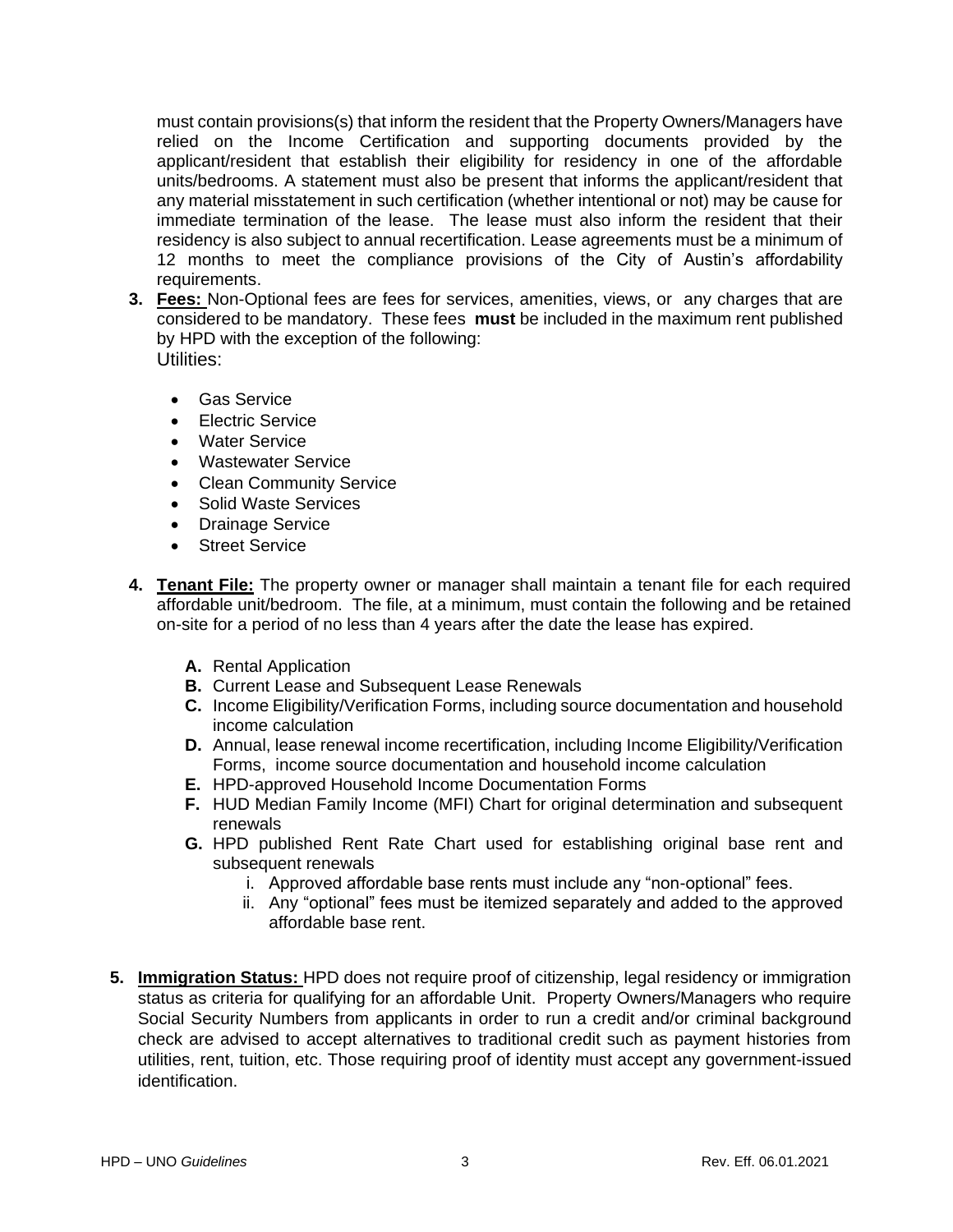- **6. Determining Household Eligibility:** A household is defined as the total number of residents who occupy a unit or bedroom on an ongoing basis. Household gross annual income may not exceed the percent of the Median Family Income (MFI) identified in the development's affordability certification letter. The Restrictive Covenant summarizes the affordability requirements for the property, including the number of required affordable units, income limits, and the length of time the units must remain affordable.
	- **A.** Additional Household Members If a tenant residing in an affordable unit/bedroom wants to add an additional person to the household, the property owner/manager must collect the required income documentation to determine if the household continues to qualify under the income requirements.
		- i. All occupants of an affordable unit/bedroom, must be income eligible.

The income limit is based on a percentage of the Austin-Round Rock Metropolitan Statistical Area Median Family Income (MFI). The MFI limits are determined and published annually by the United States Department of Housing and Urban Development (HUD) Department. The current HUD chart may be obtained at: [www.austintexas.gov/housing.](http://www.austintexas.gov/housing) It is the responsibility of the property owner and manager to be aware of the MFI limits in effect at the time a lease is signed. Eligibility must be determined prior to signing each new lease or lease renewal and/or annually.

It is important that management give clear consideration and have sound practices in place when applicants are rejected. The policy should state the reason for the denial. The rejection letter stating the reason for denial must be a part of the applicant's file as proof that the household was notified of the decision.

### **MEDIAN FAMILY INCOME LIMIT TABLE**

2021 HUD-issued Income Limits for the Austin-Round Metropolitan Statistical Area (effective 6/01/2021):

| Median<br>Family<br>Income | 1-Person<br><b>Household</b> | 2-Person<br><b>Household</b> | 3-Person<br><b>Household</b> | 4-Person<br><b>Household</b> | 5-Person<br><b>Household</b> |
|----------------------------|------------------------------|------------------------------|------------------------------|------------------------------|------------------------------|
| 50%                        | \$34,650                     | \$39,600                     | \$44,550                     | \$49,450                     | \$53,450                     |
| 60%                        | \$41,580                     | \$47,520                     | \$53,460                     | \$59,340                     | \$64,140                     |
| 65%                        | \$45,000                     | \$51,450                     | \$57,850                     | \$64,300                     | \$69,450                     |
| 80%                        | \$55,400                     | \$63,300                     | \$71,200                     | \$79,100                     | \$85,450                     |
| 120%                       | \$83,100                     | \$94,950                     | \$106,800                    | \$118,700                    | \$128,150                    |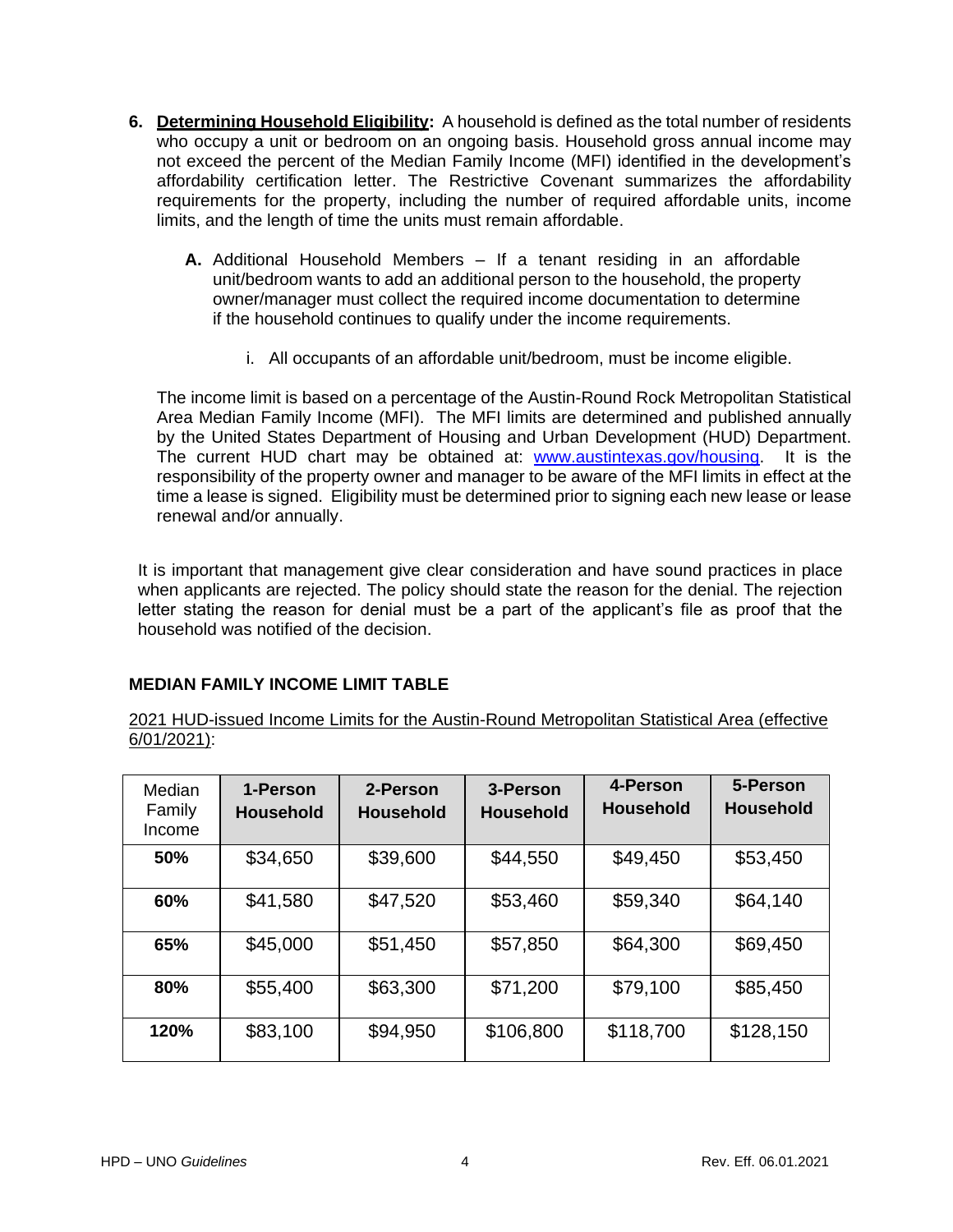- **A. Calculating Income:** Income refers to a household's gross annual income and is calculated using the full amount of income from all sources before any payroll deductions. Tuition-related payments must be reported, but will not be counted as student income.
- **B. Documentation and Verification of Income for Rental Housing:** It is the responsibility of the property owner or manager to collect and maintain the documentation necessary to determine income eligibility of the applicant(s). The documentation must be kept in the tenant file and retained on-site for a minimum of 4 years from the expiration date of the lease. Use of HPD-approved Income Determination Forms is required. All sources of regular continuing income for all adult household members must be declared by the applicant. All income determinations used to determine initial household income eligibility must not be more than six months older than the date the initial lease takes effect or any subsequent lease is renewed.

#### OPTION 1: Financial Aid Statement Verification Process

Students who have been awarded an approved need-based financial aid (per list provided to the City of Austin by The University of Texas Financial Aid Office) shall automatically be determined to be income eligible to qualify for an affordable unit or bedroom. Documentation of the award must support this determination. No additional income documentation is required for this option. The need-based financial aid list is updated annually.

When pre-leasing to students for future semesters eligibility will be determined based on the most current documentation available from the university at the time the lease is signed. For students who have previously never received financial aid, future need-based financial aid may be used. Confirmation of need based financial award shall be made using the university's CASH (Check Aid Status Here) page and placed in each tenant's file.

#### OPTION 2: Standard Income Verification Process

This process involves collecting documentation from an applicant to determine the household income. To determine eligibility, the following documents must be obtained for verification.

| Employment |                                                                                                                                                                                                                                                                                                                                                                                                                                                                                                                                                                                                                                                                                                                       |
|------------|-----------------------------------------------------------------------------------------------------------------------------------------------------------------------------------------------------------------------------------------------------------------------------------------------------------------------------------------------------------------------------------------------------------------------------------------------------------------------------------------------------------------------------------------------------------------------------------------------------------------------------------------------------------------------------------------------------------------------|
|            | At minimum, 2 months' worth of consecutive paystubs. Pay dates<br>$\bullet$<br>must have occurred within the last 90 days.<br>Letter from Employer may be used if an applicant will be a new<br>$\bullet$<br>employee. The tenant will be required to follow up with the next<br>two months' worth of pay stubs. If pay stubs reflect tenant is over<br>income, then that unit is no longer considered an affordable unit.<br>Previous year's W-2 if less than 6 months old, a signed copy of<br>$\bullet$<br>the IRS return for each member along with the Affidavit of<br>Unemployment if applicable. This documentation is only to be<br>used if the 2 months' worth of consecutive paystubs are not<br>available. |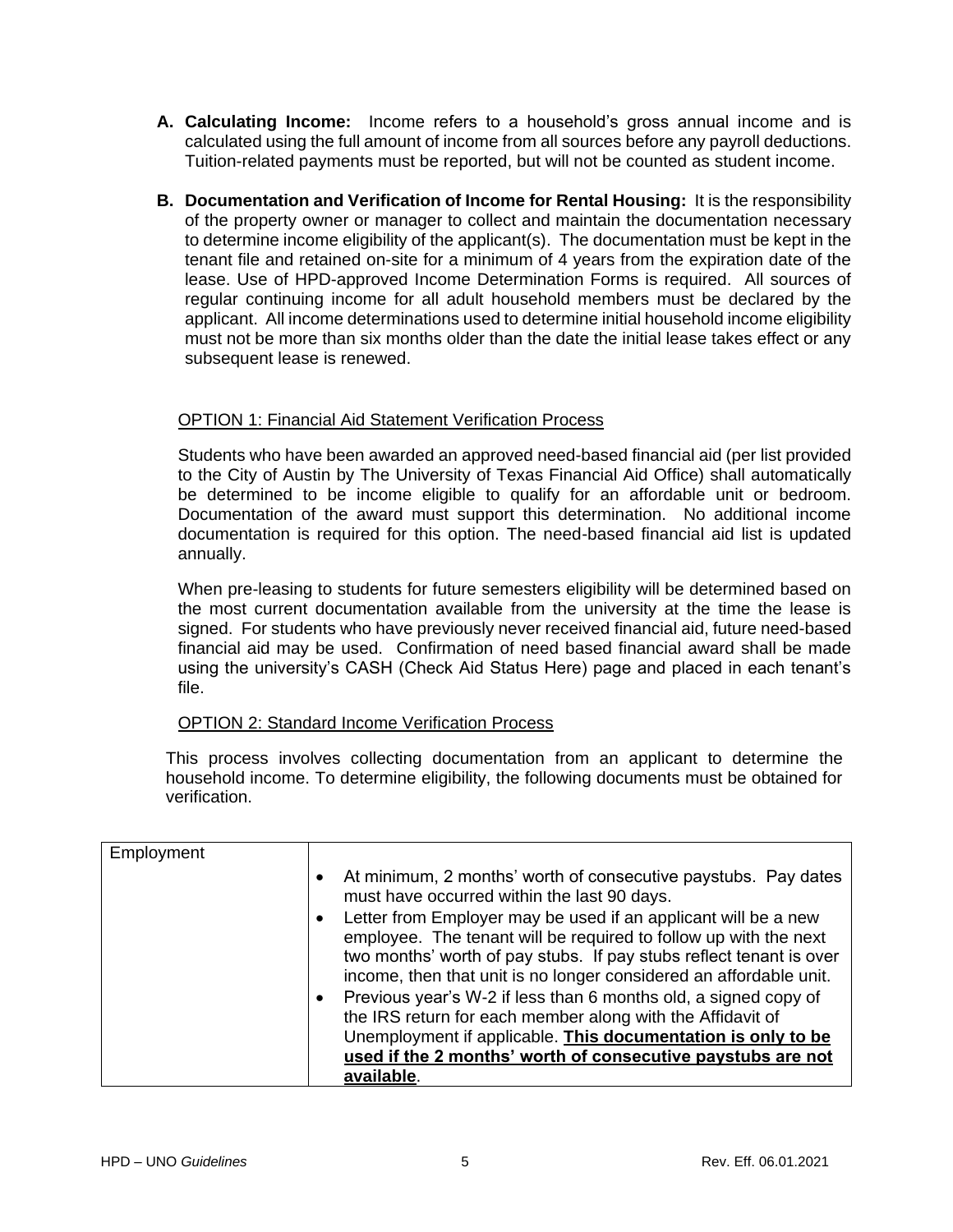| Social Security or<br><b>Supplemental Social</b><br>Security (SSI)                 | Current award letter(s) for benefits and/or dual entitlement<br>٠<br>benefits for deceased spouses, etc.), if applicable.<br>The income is not attributed to payee. It is attributed to the<br>$\bullet$<br>individual eligible for the benefit.                                                                                                                                                                                                                                                                                                                                                                                                                                                                                                                                                                                           |
|------------------------------------------------------------------------------------|--------------------------------------------------------------------------------------------------------------------------------------------------------------------------------------------------------------------------------------------------------------------------------------------------------------------------------------------------------------------------------------------------------------------------------------------------------------------------------------------------------------------------------------------------------------------------------------------------------------------------------------------------------------------------------------------------------------------------------------------------------------------------------------------------------------------------------------------|
| Regular<br><b>Pension/Retirement</b><br><b>Benefits</b>                            | Bring the latest check stub from the issuing institution or most<br>$\bullet$<br>recent account statement displaying gross benefit.                                                                                                                                                                                                                                                                                                                                                                                                                                                                                                                                                                                                                                                                                                        |
| Spousal or Child Support                                                           | Copy of court order.<br>٠<br>Printouts are acceptable from the court or agency responsible for<br>$\bullet$<br>enforcing support payments or other evidence indicating the<br>frequency and amount of support payments actually received.<br>If paid child support is not court-ordered, bring name, address,<br>٠<br>and phone number of individual providing the support, along with<br>a signed certification from that individual indicating the amount of<br>monthly support being paid.                                                                                                                                                                                                                                                                                                                                              |
| Unemployment                                                                       | Copy of the unemployment letter or online benefits printout.<br>This includes monthly benefits paid on debit cards.<br>Do Not include as income the following two forms of unemployment<br>assistance:<br>Federal Pandemic Unemployment Compensation (FPUC), which<br>٠<br>provided individuals who were collecting regular unemployment<br>compensation (UI), to receive an additional \$600 in federal<br>benefits per week.<br>Presidential Memorandum (PM) Unemployment Income. PM<br>benefits were temporary income resulting from a presidentially<br>declared emergency according to the Stafford Act. It authorized<br>the Secretary of Labor to approve a Lost Wages Assistance<br>program allowing a state to provide \$400 per week to eligible<br>recipients: a \$300 federal contribution plus a \$100 state<br>contribution. |
| Regular Cash<br>Contributions and Gifts,<br>from persons not living in<br>the unit | Statement or affidavit signed and dated by the person providing<br>$\bullet$<br>the assistance; giving the purpose, date(s), and value of each gift.<br>Full copies of the last 6 months of consecutive bank statements<br>٠<br>should be requested for review of cash deposits.<br>This source of income <b>must not exceed 30%</b> of the household's<br>$\bullet$<br>total gross annual income                                                                                                                                                                                                                                                                                                                                                                                                                                          |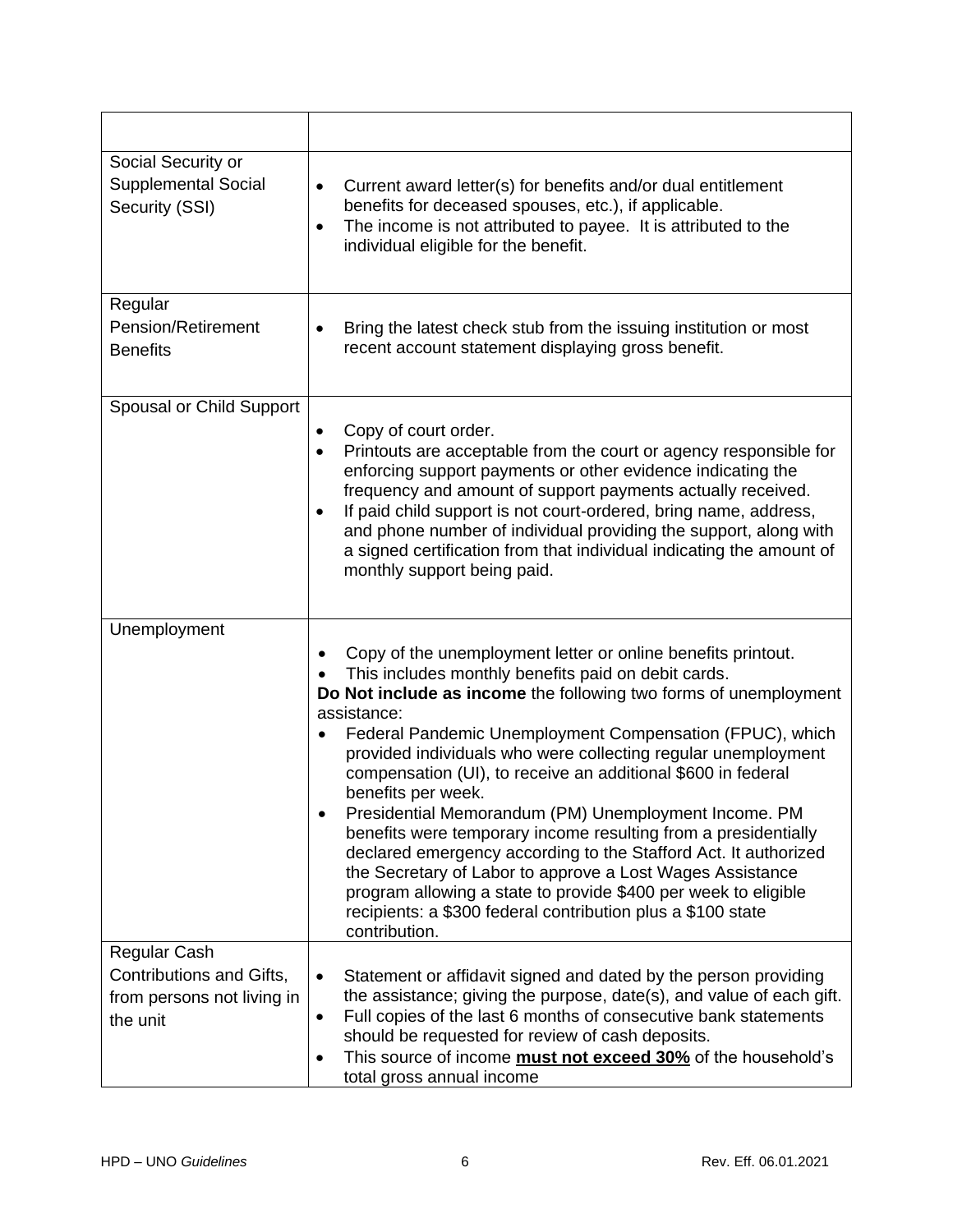| Student Financial Aid,<br>from The University of<br><b>Texas at Austin</b><br>approved list | Financial Aid Award Letters indicating those loans/grant accepted<br>$\bullet$<br>Documentation must identify the student name, the total amount<br>$\bullet$<br>awarded and accepted, as well as the portion of monies spent on<br>tuition.                                                                                                                                                                                                                                                                                                                                            |
|---------------------------------------------------------------------------------------------|-----------------------------------------------------------------------------------------------------------------------------------------------------------------------------------------------------------------------------------------------------------------------------------------------------------------------------------------------------------------------------------------------------------------------------------------------------------------------------------------------------------------------------------------------------------------------------------------|
| Overtime, Tips,<br>Bonuses and<br>Commission                                                | When calculating income based on paystubs, overtime pay, tips,<br>$\bullet$<br>bonuses and commission will be annualized unless the applicant<br>can provide documentation from the employer verifying that such<br>income was a one-time occurrence. In this case, the amount will<br>be removed from the annualization of the income and added in<br>one time to the total annual income that is determined.                                                                                                                                                                          |
| Self-Employment (this<br>includes rideshare and<br>food delivery drivers)                   | Six (6) consecutive months' worth of personal and/or business<br>$\bullet$<br>bank statements.<br>This information is used to determine the net income from<br>$\circ$<br>operation of a business.<br>Each bank statement must include the name of the<br>$\bullet$<br>applicant/resident, name of the banking establishment, the<br>reporting period and all pages.<br>These statements will be used to document income in<br>$\bullet$<br>combination with other documentation, as needed.<br>2 months' worth of consecutive summary payments reports, if<br>$\bullet$<br>applicable. |
| <b>Non-Traditional Income</b>                                                               | Calculation standards to the income from capital gains, dividends<br>$\bullet$<br>and interests and add it to the Household's total annual income.<br>Cryptocurrency must be reported from the applicants IRS Form<br>$\bullet$<br>8949. If no IRS Form 8949 is available, applicant must provide<br>written and signed documentation of the last years gains and<br>losses. The net gain will be added to applicant's income.<br>Negative losses are not counted and will not be deducted from<br>income.                                                                              |

- **7. Calculating Gross Annual Income:** The following equations must be used when calculating annual income. The equation used is dependent on the frequency that income is received.
	- Paid Weekly
		- $\circ$  Hourly wage x average # hours per week x 52 weeks a year = Annual income
		- $\circ$  Weekly gross salary x 52 weeks a year = Annual income
	- Paid Bi-Weekly (every other week)
		- $\circ$  Hourly wage x average # hours per bi-weekly period x 26 pay periods = Annual income
		- $\circ$  Bi-weekly gross salary x 26 pay periods a year = Annual income
	- Paid Semi-monthly (twice a month)
		- $\circ$  Hourly wage x average # hours per semi-monthly period x 24 pay periods = Annual income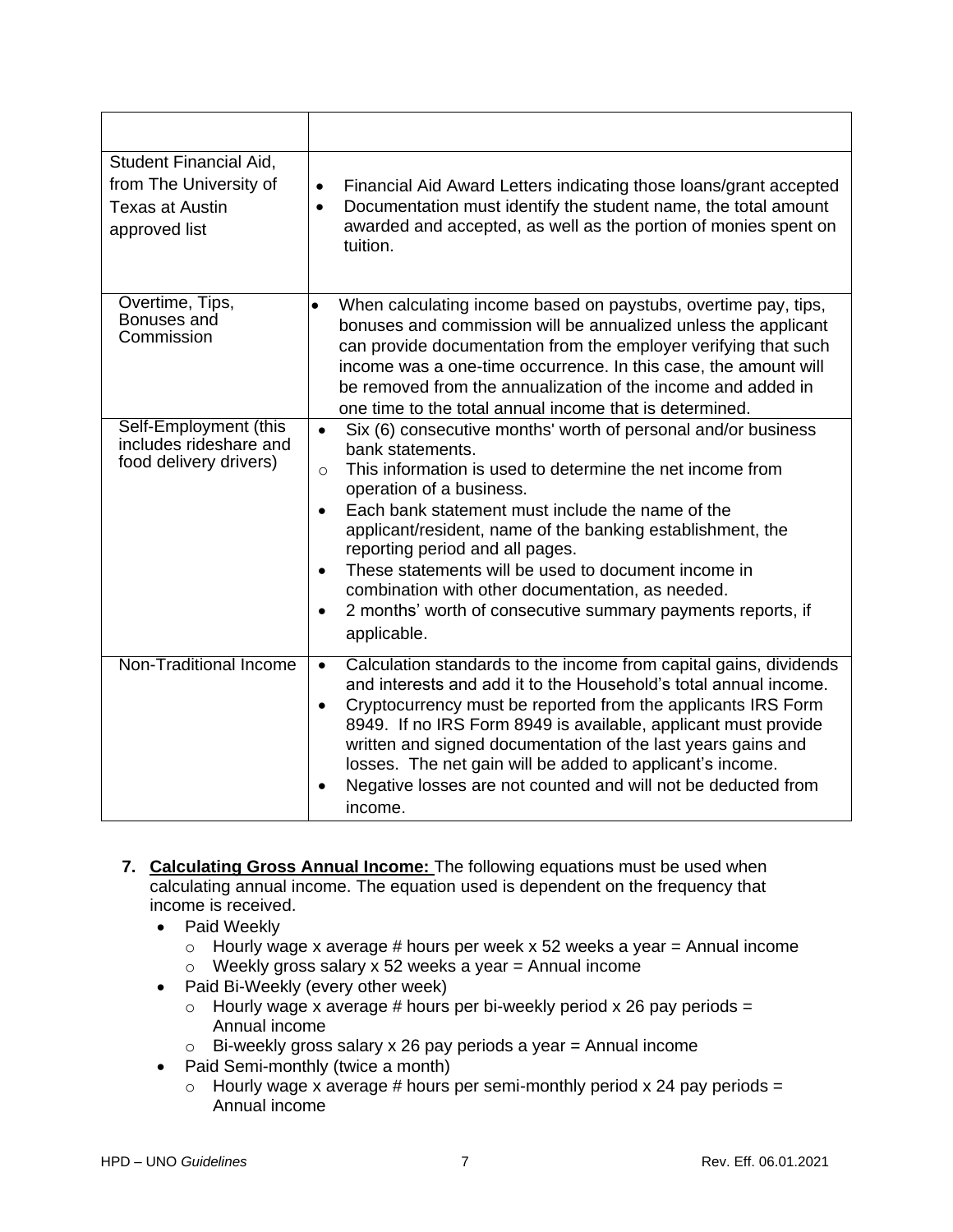- $\circ$  Semi-monthly gross salary x 24 pay periods = Annual income
- Paid Monthly
	- $\circ$  Monthly gross salary x 12 months = Annual income
- **8. Rent Limits:** Rent Limits are the maximum rents that can be charged for a unit or bedroom based on the MFI limit stipulated in the UNO program variation that governs the development**. Local, State or Federal funding maximum rent requirements will supersede these published rates.**

HPD will set and publish the rental rates by bedroom count in these guidelines annually based on HUD's current income limits, unless project funding requires different rent rates.

#### **MAXIMUM RENT LIMIT TABLES**

| Median<br>Family<br>Income | <b>Efficiency/</b><br><b>One Bedroom</b> | Two<br><b>Bedroom</b> | <b>Three</b><br><b>Bedroom</b> | Four<br><b>Bedroom</b> | <b>Five</b><br><b>Bedroom</b> |
|----------------------------|------------------------------------------|-----------------------|--------------------------------|------------------------|-------------------------------|
| 50%                        | \$808                                    | \$924                 | \$1,039                        | \$1,153                | \$1,247                       |
| 65%                        | \$1,050                                  | \$1,200               | \$1,349                        | \$1,500                | \$1,620                       |
| 80%                        | \$1,292                                  | \$1,477               | \$1,661                        | \$1,845                | \$1,993                       |

## **Rent by the Unit (Pre - 2/25/2014) Effective June 1, 2021**

### **Opt-In Rent by the Bedroom (Pre – 2/25/2014)**

#### **Effective June 1, 2021**

| Median Family<br>Income | <b>Single Occupancy</b> | <b>Double Occupancy</b> |
|-------------------------|-------------------------|-------------------------|
| 50%                     | \$693                   | \$381/person            |
| 60%                     | \$1,186                 | \$652/person            |

#### **Rent by the Bedroom (Post - 2/24/2014)**

#### **Effective June 1, 2021**

| <b>Median Family</b> | Single Occupancy   Double Occupancy |
|----------------------|-------------------------------------|
| Income               |                                     |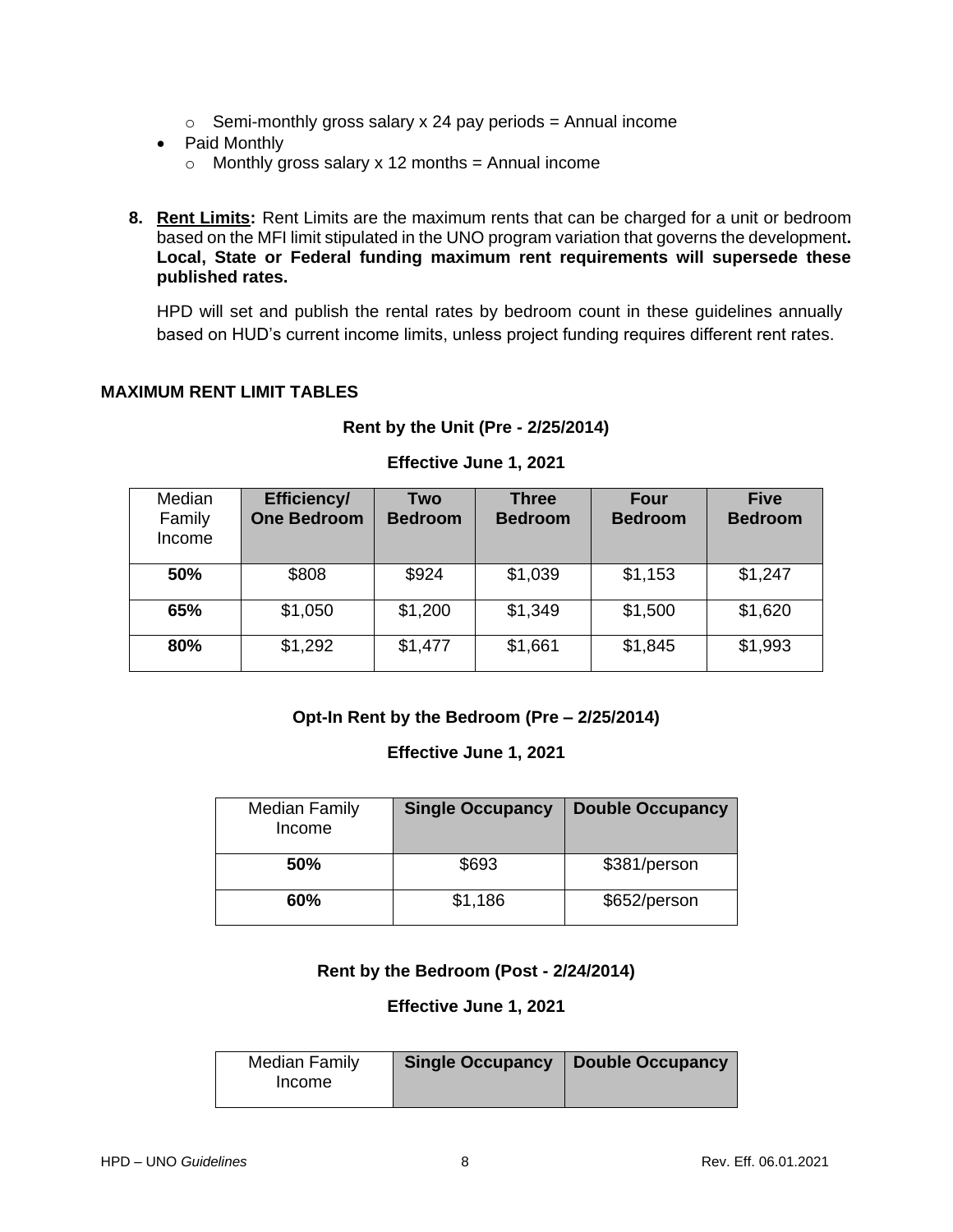| 50% | \$693 | \$381/person |
|-----|-------|--------------|
| 60% | \$928 | \$510/person |

#### **Rent by the Unit (Post - 2/24/2014)**

#### **Effective June 1, 2021**

| <b>Median Family Income</b> | <b>Per Unit</b> |
|-----------------------------|-----------------|
| 50%                         | \$693           |
| 60%                         | \$928           |

### **Optional and Non-optional Fees:**

- Approved affordable base rents must include any "non-optional" fees. See above list of approved non-optional fees. The approved non-optional fees must be itemized separately.
- Any "optional" fees must be itemized separately and added to the approved affordable base rent.

### **Clarification on Renting by Unit and Bedroom (Single Occupancy / Double Occupancy) Issued March 21, 2019**

**Property is by the Unit pre-2014, no Opt-In by Bedroom** – Rents are established by the number of bedrooms in the unit. To meet the affordability definition, each occupant in an "affordable" unit must be income eligible. Project cannot rent by the bedroom or charge the post-2014 Single Occupancy or Double Occupancy Rents. Projects can only charge the post-2014 Single Occupancy or Double Occupancy Rents if there is a Land Use Restriction with City of Austin allowing the project to rent by the bedroom.

**Property is by the Unit post 2014** - Projects can only charge the Single Occupancy rate. Double Occupancy rates are only allowed if there is a Land Use Restriction with City of Austin allowing the project to rent by the bedroom. To meet the affordability definition, each occupant in an "affordable" unit must be income eligible.

*Example: If the project only has the authority to rent by the unit and there is a two bedroom "affordable" unit that houses 4 occupants (4 separate leases - two occupants in each of the two bedrooms), the project can only charge the Singe Occupancy Rate for the entire unit, not per occupant.*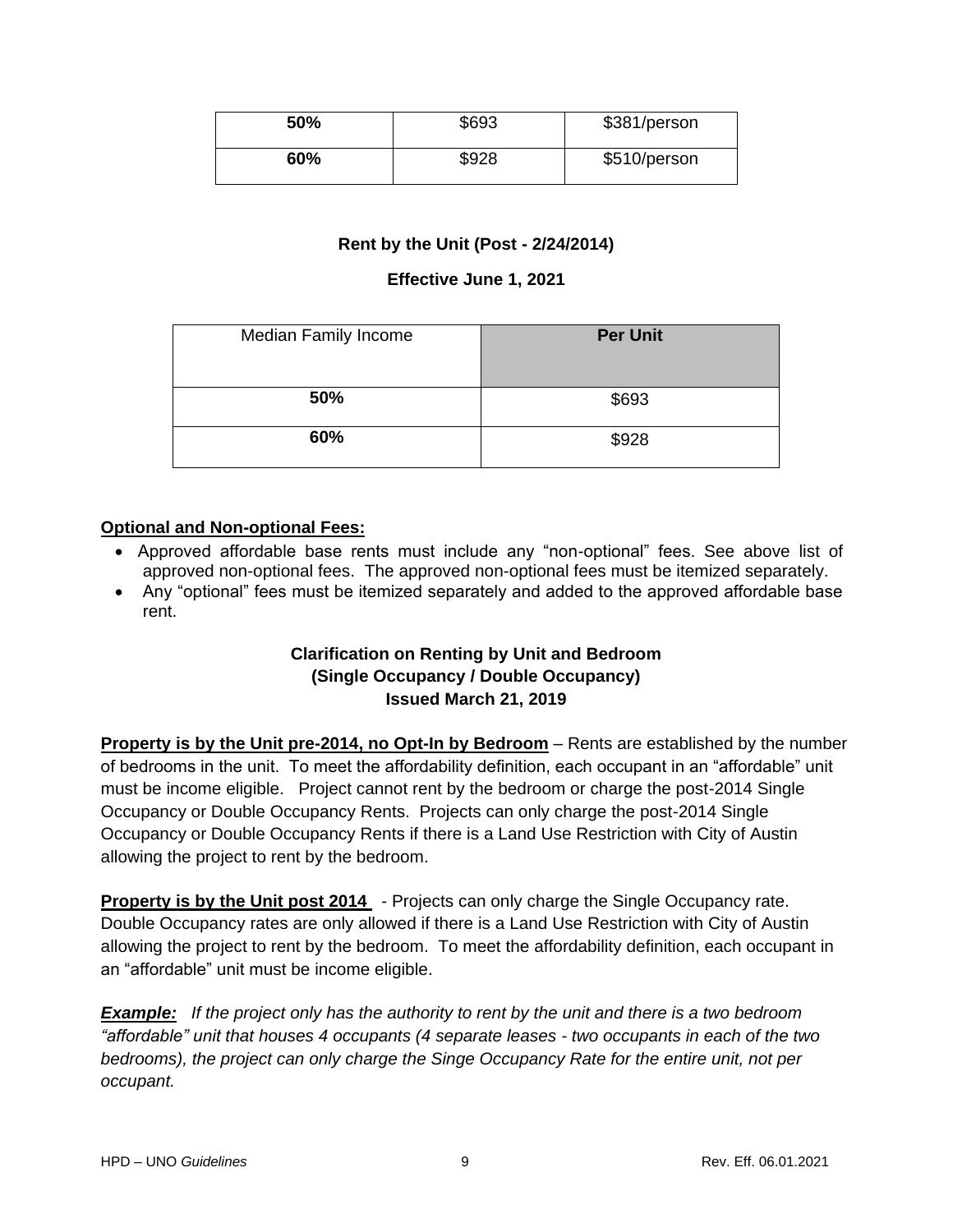**Property is by the bedroom post 2014 or Opt-In** - Double Occupancy rates are only allowed if there is a Land Use Restriction with City of Austin allowing the project to rent by the bedroom. To meet the affordability definition, each occupant in a bedroom must be income eligible. Bedrooms are defined by hard wall construction, not temporary partitions, curtains, etc. and cannot exceed the City of Austin's Occupancy requirements.

*Example 1: If the project has an "affordable" two bedroom unit with 2 individuals (1 person per room and each on their own lease) and each occupant is income eligible. Each person is charged the Single Occupancy rate. If that same two "affordable" bedroom has 2 occupants, per bedroom, then each occupant can be charged the Double Occupancy rate per occupant in the bedroom as long as each occupant is income eligible.* 

*Example 2: If there is an "affordable" two bedroom unit that houses 4 occupants (4 separate leases - two occupants in each of the two bedrooms), the project can charge the Double Occupancy Rate per occupant as long as each occupant is income eligible.*

*Example 3. If there is a three bedroom unit that houses 6 occupants (6 separate leases - two occupants in each of the three bedrooms) and only one bedroom is designated as the "affordable" bedroom, then each occupant in that "affordable" bedroom must meet the income eligibility requirements and can be charged the Double Occupancy Rate.* 

# **MONITORING**

Monitoring of the University Neighborhood Overlay Density Bonus Program is a requirement. Monitoring will be carried out in a variety of formal or informal ways and methods. These include on-site reviews; desk reviews or other verbal and written exchanges with the property owner/manager or with tenants.

**1. Monitoring:** The project may be monitored initially within twelve (12) months from the date of issuance of the Certificate of Occupancy. After the initial lease-up period, the project may be monitored annually or as needed to ensure continuing compliance with project's affordability requirements. Monitoring may take the form of a desk review or on-site review.

#### **HPD or its designee, reserves the right to examine all income eligibility records and reserves the right to request additional, supplemental documentation to determine eligibility.**

- **2. Records Retention:** All tenant files, pertaining to the affordable units, must be retained for a period of no less than four (4) years after the date the lease or lease renewal has expired.
- **3. Monitoring Notice:** A notice will be provided at least 14 days in advance of the scheduled monitoring visit.
- **4. Follow-up Monitoring Letter**: A follow-up monitoring letter will be completed and mailed no later than 30 days from the date of the monitoring visit. The monitoring letter is utilized to document any findings, deficiencies, or concerns identified by the reviewer. It is important to explain if some items are more important than others.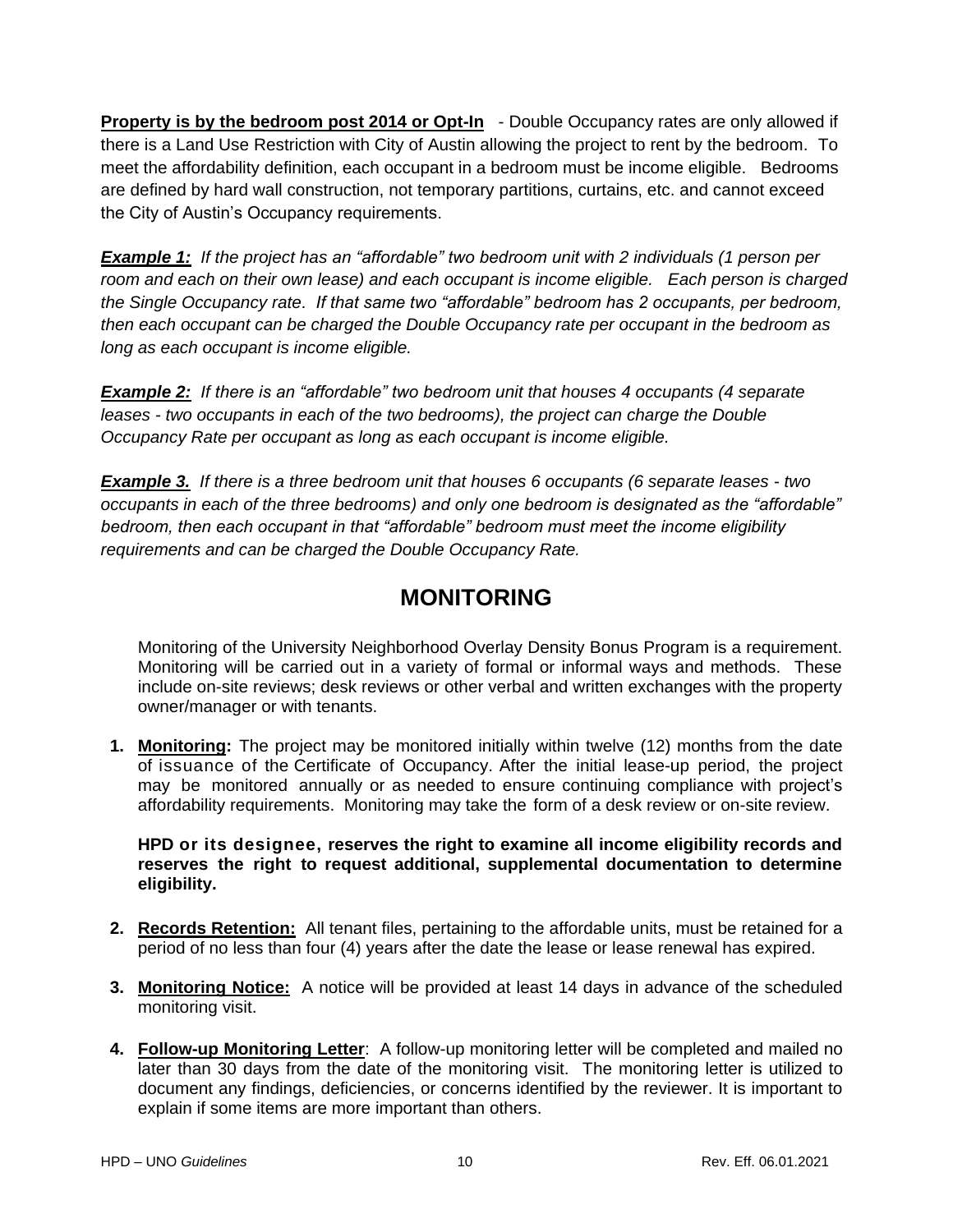- i. A "finding" is issued if it is discovered that the property owner/manager has materially been out of compliance with any major requirements. Each finding will be adequately described and documented and accompanied by date specific remedies.
- ii. A "deficiency" is somewhat less serious than a finding. Like a finding, it will be clearly described, and the property owner/manager will be given a specified amount of time to correct the deficiency.
- iii. A "concern" is the least serious of the three categories. It is often used to "head off trouble," alerting the property owner/manager that this is an area that should be given some attention.

#### **5. Program Noncompliance:**

- **A.** Performance review: If the determination is that the Property Owner/Manager has not met the program requirements, the Property Owner/Manager will be given notice of this determination and an opportunity to demonstrate, within the time prescribed by HPD (not to exceed 30 days) and on the basis of substantial facts and data, that it has done so.
- **B.** Corrective and Remedial Actions: Corrective or remedial actions for a performance deficiency (failure to meet program requirements) will be designed to prevent a continuation of the deficiency; mitigate, to the extent possible, its adverse effects or consequences; and prevent its recurrence. HPD may instruct the Property Owner/Manager, depending upon the severity of non-compliance, to submit and comply with proposals for action to correct, mitigate and prevent a performance deficiency, including but not limited to:
	- 1. Request the Property Owner/Manager to submit additional information;
	- 2. Issue a letter of warning that advises the Property Owner/Manager of the deficiency and puts them on notice that more serious actions will be taken if the deficiency is not corrected or if it is repeated;
	- 3. Prepare and follow a schedule of actions for carrying out the affected activities, consisting of schedules, timetables, and milestones necessary to implement the affected activities;
	- 4. Establish and follow a corrective action plan that assigns responsibilities for carrying out the remedial actions; and
	- 5. Take other remedies that may be legally available.
- **C.** Correction Periods: After a notice of noncompliance is received, a Property Owner/Manager shall have up to 30 days to correct the finding. All noncompliance violations must be cleared within the timeframe allowed.

# **GENERAL REQUIREMENTS**

- **1. Compliance with Fair Housing and Equal Opportunity Laws**: All properties must comply with applicable federal, state, local fair housing, and anti-discrimination laws in the marketing and provision of housing
	- **A.** Occupants of affordable housing units/bedrooms shall have access to all on-site amenities available to market-rate units/bedrooms, including the same access to common areas and facilities afforded to occupants of market-rate units/bedrooms.